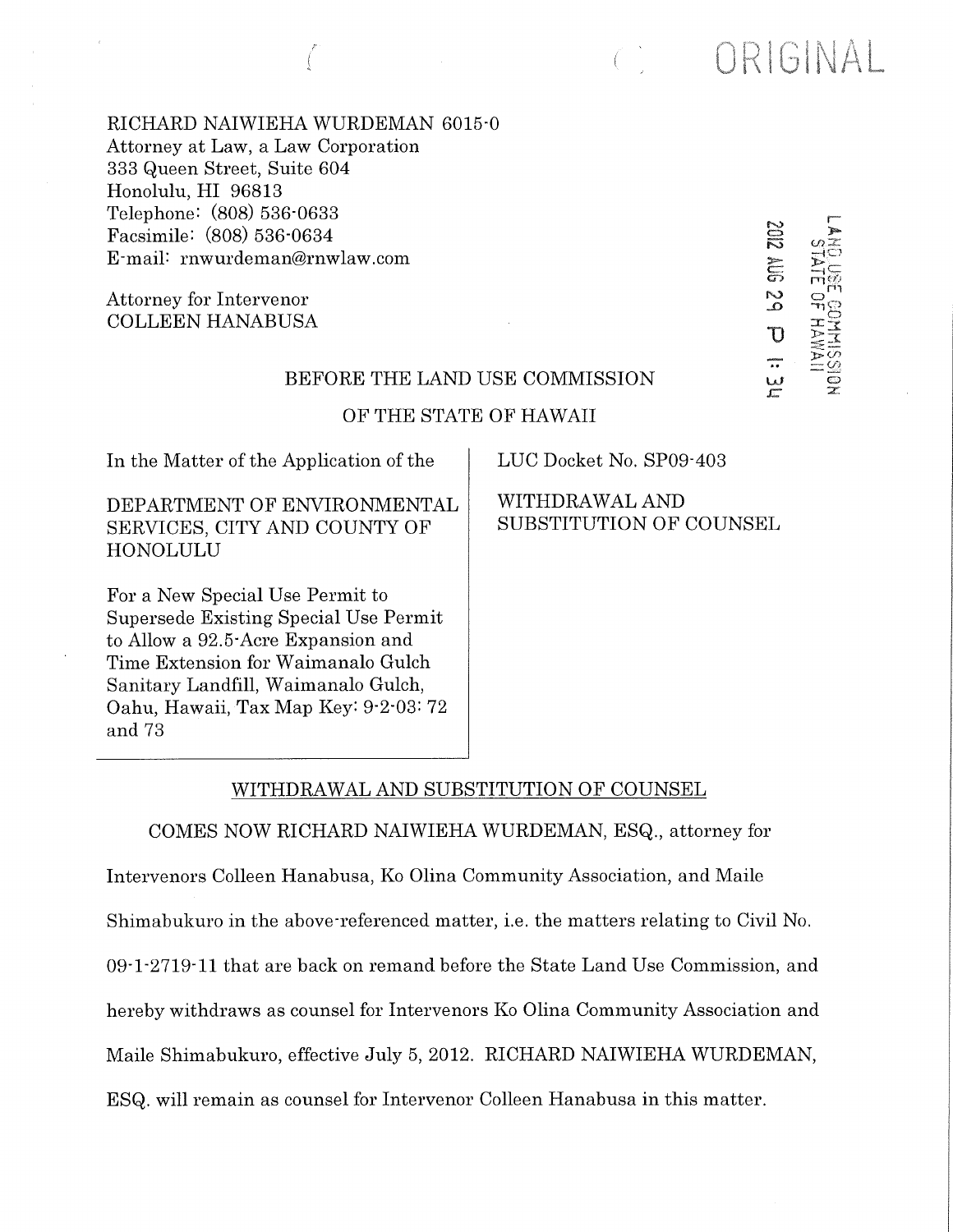Effective July 5, 2012 substitute counsel for Intervenors Ko Olina Community Association and Maile Shimabukuro, in the above'entitled matter, will be the firm of Cades Schutte, LLP and, specifically, Attorneys CALVERT G. CHIPCHASE and CHRISTOPHER T. GOODIN from that firm.

DATED: Honolulu, Hawaii, August 10, 2012.

RICHARD NAIWIEHA WURDEMAN Attorney for Intervenor COLLEEN HANABUSA

CALVERT G. CHIPCHASE CHRISTOPHER T. GOODIN Cades Schutte, LLP Attorneys for Intervenors KO OLINA COMMUNITY ASSOCIATION and MAILE SHIMABUKURO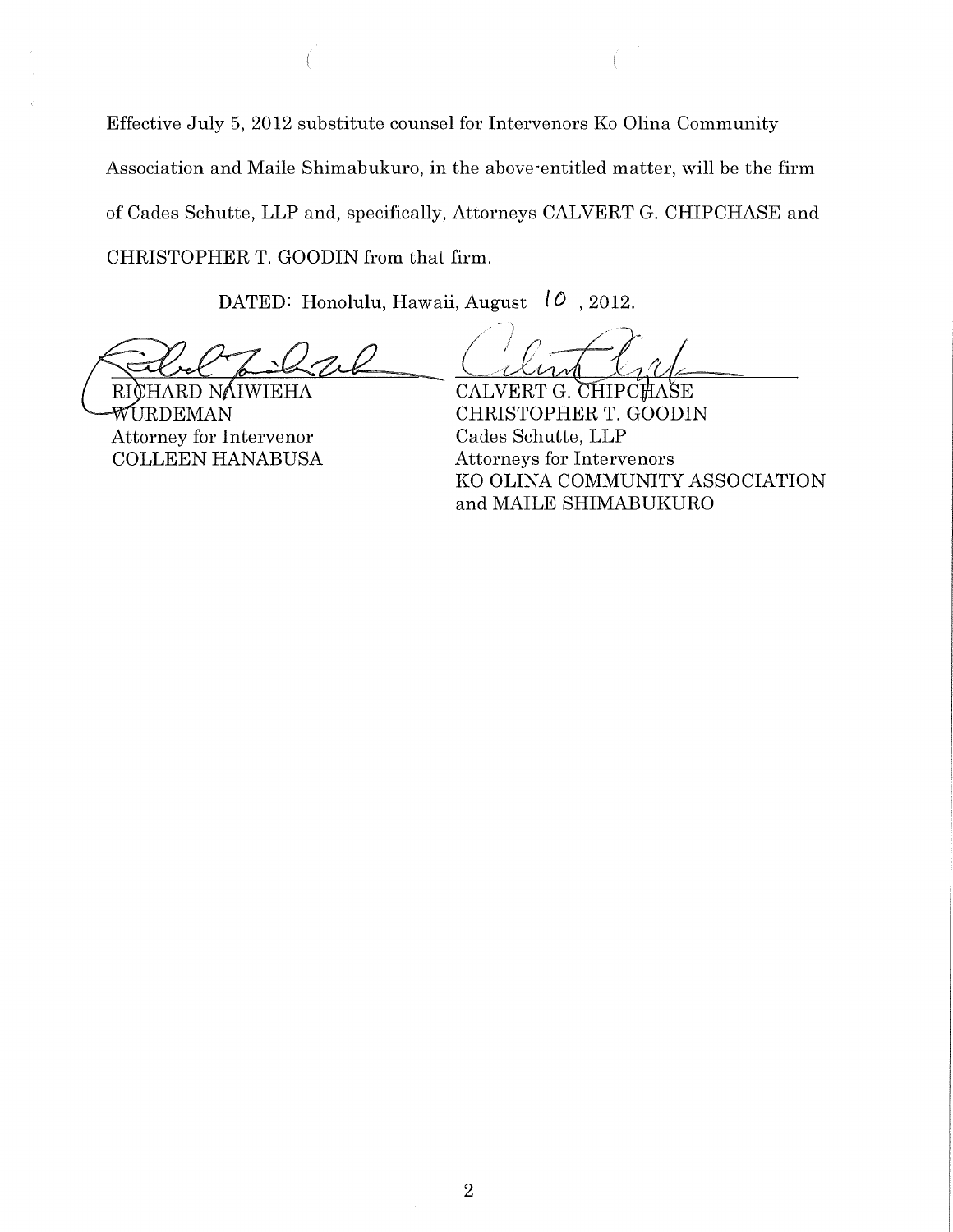C: ORIGINAL

f,o

 $-4C$  $=$ 

z

 $\overline{0}$ 

RICHARD NAIWIEHA WURDEMAN 6015-0 Attorney at Law, A Law Corporation 333 Queen Street, Suite 604 Honolulu, Hawaii 96813 Telephone: (808) 536-0633 Facsimile: (808) 536-0634

# Attorney for Intervenor COLLEEN HANABUSA

### BEFORE THE LAND USE COMMISSION

#### OF THE STATE OF HAWAII

) ) ) ) ) ) ) ) ) )

In the Matter of the Application of the

DEPARTMENT OF ENVIRONMENTAL SERVICES, CITY AND COUNTY OF HONOLULU

For a New Special Use Permit to Supersede Existing Special Use Permit to Allow a 92.5-Acre Expansion and Time Extension for Waimanalo Gulch Sanitary Landfill, Waimanalo Gulch, Oahu, Hawaii, Tax Map Key: 9-2-03: 72 and 73

) LUC Docket No.  $SP09-403$  $\lambda$  $\lambda$ سا<br>ھ (State Special Use Permit File No. 2008/SUP-2)

CERTIFICATE OF SERVICE (Re: Withdrawal and Substitution of Counsel)

### CERTIFICATE OF SERVICE

The undersigned hereby certifies that on the date set forth below, a true and correct copy of the Withdrawal and Substitution of Counsel, dated August 10, 2012, was served on the following party(ies) by depositing the same in the U.S. Mail, postage prepaid, addressed as follows:

Bryan Yee, Esq. Deputy Attorney General Department of the Attorney General State of Hawaii 425 Queen Street Honolulu, Hawaii 96813

Attorney for State Office of Planning